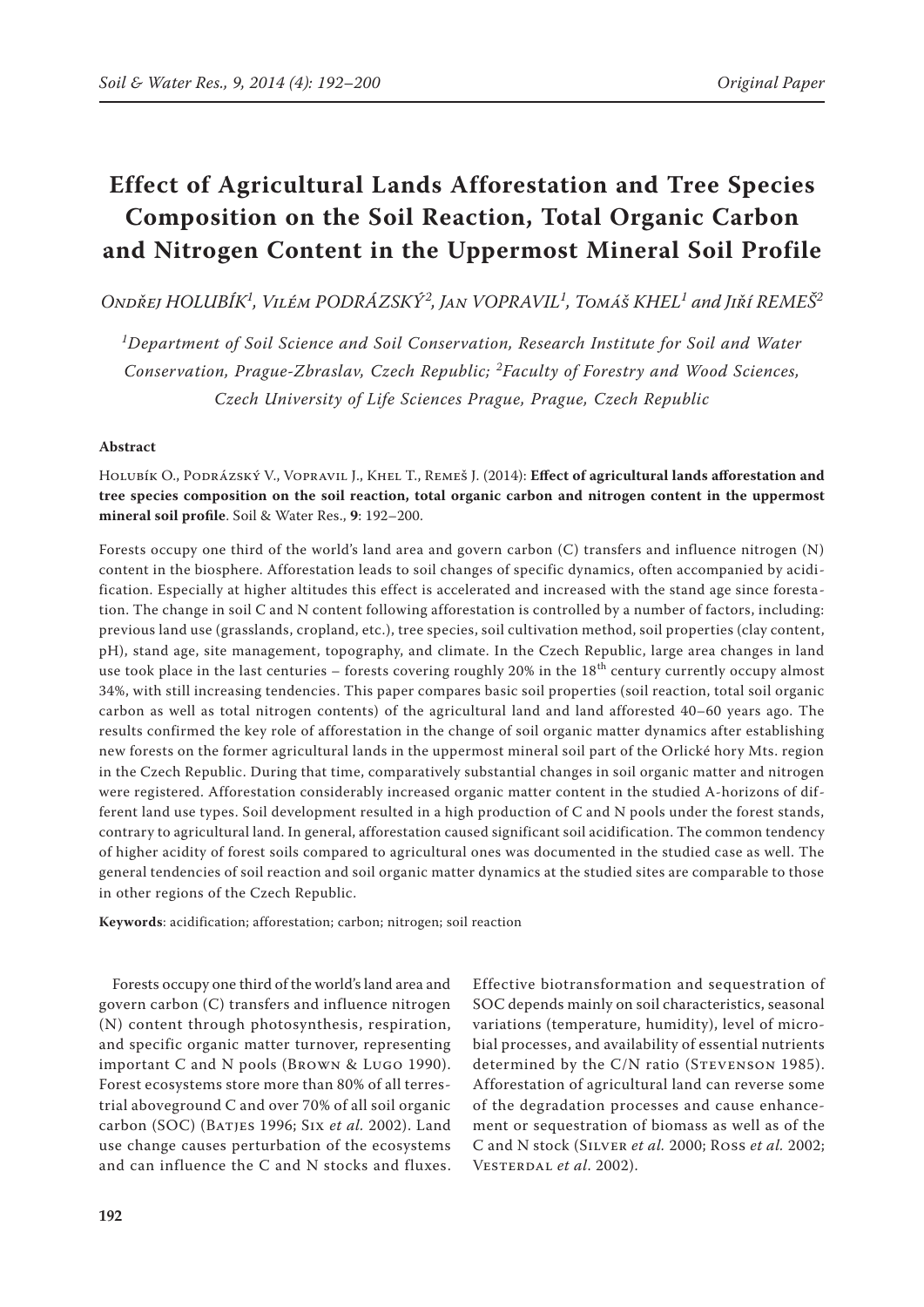The change in the soil C and N content following afforestation is controlled by a number of factors, including: previous land use (grasslands, cropland, etc.), tree species, soil cultivation method, soil properties (clay content, pH), stand age, site management, topography, and climate (Guo & GIFFORD 2002; Jackson *et al.* 2002; Lal 2005; Jandl *et al.* 2007). Paul *et al.* (2002), reviewing 43 afforestation studies, found the key factors to be (in the order of importance): (*i*) previous land use, (*ii*) climate, (*iii*) the type of forest. Afforestation ultimately leads to acidification of soils. Grieve (2001) revealed the afforestation with conifers as the main reason for soil acidification at higher altitudes. This effect is accelerated and increased with the stand age since forestation (Alrikson & Olson 1995; Wall & HytÖnen 2005; Kacálek *et al*. 2007).

**SOC fluxes after afforestation**. A number of studies have been conducted to investigate induced SOC changes after afforestation (Wellock *et al.* 2011) with different conclusions: (*i*) no change (Davis 2001; Davis *et al.* 2003; De gryze *et al.* 2004; Peri *et al.* 2010), (*ii*) increase (Guo & Gifford 2002; Del Galdo *et al.* 2003; Hooker & Compton 2003; Mao *et al.* 2010), *(iii)* decrease (PERROTT *et al.* 1999; Ross *et al.* 1999; Chen *et al.* 2004). Several studies have shown a similar trend, where initially there was a reduction in SOC stocks in a brief period following afforestation, as the decomposition of soil organic matter exceeded the input of organic matter from the trees. The initial decline was observed for 3–35 years following the agricultural abandonment (Aweto 1981; Zak *et al.* 1990; Richter *et al.* 1999). Over time soil organic matter input increases with the productivity of the forest stands and soils switch from being a C source to a C sink (Zak *et al.* 1990; Trouve *et al.* 1994; Bashkiin & Binkley 1998; Paul *et al.* 2002; Vesterdal *et al.* 2002; Turner *et al.* 2005; Ritter 2007; Hu *et al.* 2008; Laganiere *et al*. 2010; Mao *et al.* 2010).

**Afforestation in the Czech Republic**. Large area changes in land use were typical also for the Czech countries in the last centuries – the forest coverage enlarged from roughly 20% to almost 34% today, with still increasing tendencies. There are records available on old villages that were destroyed and the area covered by forest. Also targeted reforestation took place, increasing the forest area in some regions, e.g. probably 18 000 ha of land were forested at the end of the 19<sup>th</sup> and at the beginning of the  $20<sup>th</sup>$  century (Kacálek & Bartoš 2002). Situation was different in submountain and lowland conditions (Skaloš *et*  *al.* 2012). Intensity of afforestation increased considerably since the end of the World War II, with population changes in Central and East Europe. In the Czech Republic this trend was particular for the mountain areas close to the state border, by planting as well as just with spontaneous succession (Černý *et al.* 1995; Kacálek & Bartoš 2002; Klíma 2003; Topka 2003). Changes in forest land area (ca. 100 000 ha) were also connected with ethnical changes along the Czech state border as a result of German population transfer; new shifts in land use were associated with the depression of agricultural production in the 1990s reflecting the state subsidies policy (Macků 2006) and EU regulations.

An enormous production linked with lower stability and high potential economic effect was documented for newly established stands (Bartoš *et al*. 2006, 2007; Dušek & Slodičák 2009). Both review (Kacálek *et al.* 2007) and original articles have documented a very high potential of the afforested agricultural soil to capture carbon in the surface humus and also in the uppermost mineral soil horizon. The yearly surface humus accumulation exceeded often 1 t/ha and the carbon content in the uppermost layer of the mineral soil frequently doubled (PODRÁZSKÝ & Remeš 2008; Menšík *et al.* 2009; Podrázský & Procházka 2009; Podrázský *et al.* 2009, 2010; Hatlapatková & Podrázský 2011). Processes of nutrient misbalances are leading to insufficient nutrient supply and foliage yellowing in many regions (Vacek *et al.* 2009).

This paper compares basic soil properties (soil reaction, total soil organic carbon as well as total nitrogen contents) of agricultural lands and a land afforested 40–60 years ago in the mountain region of the Czech Republic. It is supposed that the original soil status was comparable with that at the beginning of the forestation activities.

## **MATERIAL AND METHODS**

**Sites description**. Two research sites were chosen: (1) Lomy-Deštné (16°18'39–57''E; 50°17'8–13''N) and (2) Pěčín-Neratov (16°25'53–56''E; 50°09'29–37''N). Both sites are located in the Rychnov nad Kněžnou district in the Protected Landscape Area of the Orlické hory Mts. at an altitude of 705–720 m. It was classified as MT3 climatic region due to mildly warm and humid climate (QUITT 1971), with mean annual precipitation of 707 and 848 mm and mean annual temperature of 7.3 and 7.0°C, respectively (MORAVEC & VOTÝPKA 1998). Geologically, both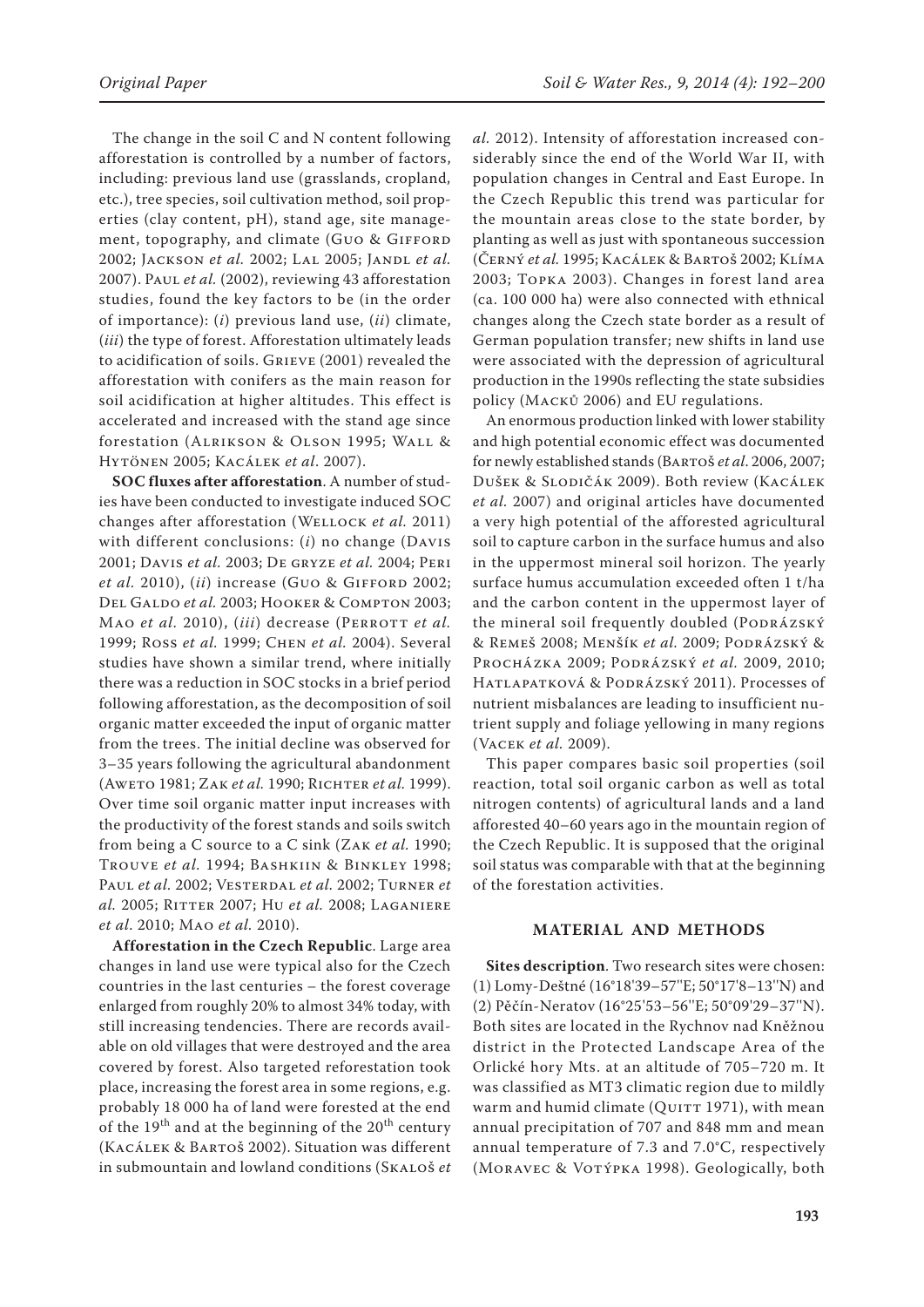sites belong to the Orlické hory-Kladsko crystalline complex (Opletal *et al*. 1980) with Paleozoic metamorphic rocks (amphibolites, phyllites, and schists) giving rise to silty loam soils of Haplic Cambisol type (FAO 2007).

A continuous forest inventory has been conducted at these two localities approximately since 1960. The present survey was based on data from soil sampling taken at both localities in 2005. Large areas of agricultural lands were afforested here with different tree species. The age of the stands ranges 40–60 years. The forest type varies from medium rich to acid sites, characterized by the spruce-beech forests (Piceto-Fagetum).

**Soil sampling and analyses**. The afforested stands (Table 1) were sampled at 21 sites, 16 sites with pure tree species stands (monocultures) and 5 sites with mixture of tree species. Each locality represented an area of  $50 \times 50$  m of forest stand established 40–60 years ago on originally agricultural lands. In each forest stand, six individual pits were dug and samples from particular horizons were taken. The grassland and cropland sites were sampled as the reference sites (Table 1) to emulate soil properties prior to afforestation. Data for agricultural lands were obtained from the national database for identical soil types (Haplic Cambisol), soil forming substrate (crystalline complex), and climatic conditions (MT3 climatic region).

Totally 155 soil samples (50 plots) from the uppermost soil mineral horizons (0–20 cm) were taken for basic soil analyses of fine particles (< 2 mm) (ISO 11464 2006). Total organic carbon (TOC) was determined as total oxidized carbon ( $C_{ox}$ ) according to ISO 14235 (1998); total nitrogen (TN) was analyzed according to CSN ISO 11261 (1995). Potentiometric determination of pH (KCl) was conducted according to ISO 10390 (1996). Cation-exchange capacity (CEC) and exchangeable cations (H, Al, Ca, Mg, and K) was leached in BaCl<sub>2</sub> solution and measured by AAS-Varian240 (ISO 13536 1995).This practice is commonly used for evaluating of not fully comprehensive data sets (Menšík *et al.* 2009).

**Statistical analysis**. The data set was processed separately for each mentioned soil characteristic. The accompanying data set of the sorption complex (Table 2) is expressed as mean ± standard deviation. In graphic presentation (Figures 1–4), each of the values is expressed as a median from a defined number of measurements (Table 1) with minimal and maximal value; the box expresses percentile of 25–75% probability of values. Significant difference was determined (by *F*-test) as a ratio of the variance values (for  $n - 1$ ) on *P* = 0.01 significance level. All data were statistically processed using STATISTICA 10 (StatSoft CR 2012).

| Land use                | Species                                                                                                                                    | Abbreviation   |                | No. stands No. samples |
|-------------------------|--------------------------------------------------------------------------------------------------------------------------------------------|----------------|----------------|------------------------|
| Forest<br>(monoculture) | Norway spruce (Picea abies)                                                                                                                | PI             | 7              | 42                     |
|                         | European beech (Fagus sylvatica)                                                                                                           | BE             | 3              | 18                     |
|                         | Norway maple (Acer platanoides)                                                                                                            | MA             | 1              | 6                      |
|                         | European larch (Larix decidua)                                                                                                             | LA             | $\overline{2}$ | 12                     |
|                         | Speckled alder (Alnus glutinosa)                                                                                                           | AL             | $\overline{2}$ | 12                     |
|                         | Silver birch (Betula pendula)                                                                                                              | <sub>BI</sub>  | 1              | 6                      |
| Forest<br>(mixture)     | Silver birch (Betula pendula) + Norway spruce (Picea abies)                                                                                | $BI+PI$        | $\overline{2}$ | 12                     |
|                         | Silver birch (Betula pendula) + European ash<br>(Fraxinus excelsior) + Speckled alder (Alnus glutinosa)                                    | $BI + AS + AI$ |                | 6                      |
|                         | European ash ( <i>Fraxinus excelsior</i> ) + Norway maple<br>(Acer platanoides) + European larch (Larix decidua)                           | $A S+MA+I.A$   | 1              | 6                      |
|                         | Speckled alder (Alnus glutinosa) + Silver birch<br>(Betula pendula) + European beech (Fagus sylvatica)                                     | $AI + BI + BE$ | 1              | 6                      |
| Grassland               | Common yarrow (Achillea millefolium), woodland<br>forget-me-not ( <i>Myosotis sylvatica</i> ), along with various grass<br>(Poace) species | G              | 17             |                        |
| Cropland                | various agricultural crops                                                                                                                 | $\mathcal{C}$  | 12             | 12                     |
| Total                   |                                                                                                                                            |                | 50             | 155                    |

Table 1. Characteristics of the sampled sites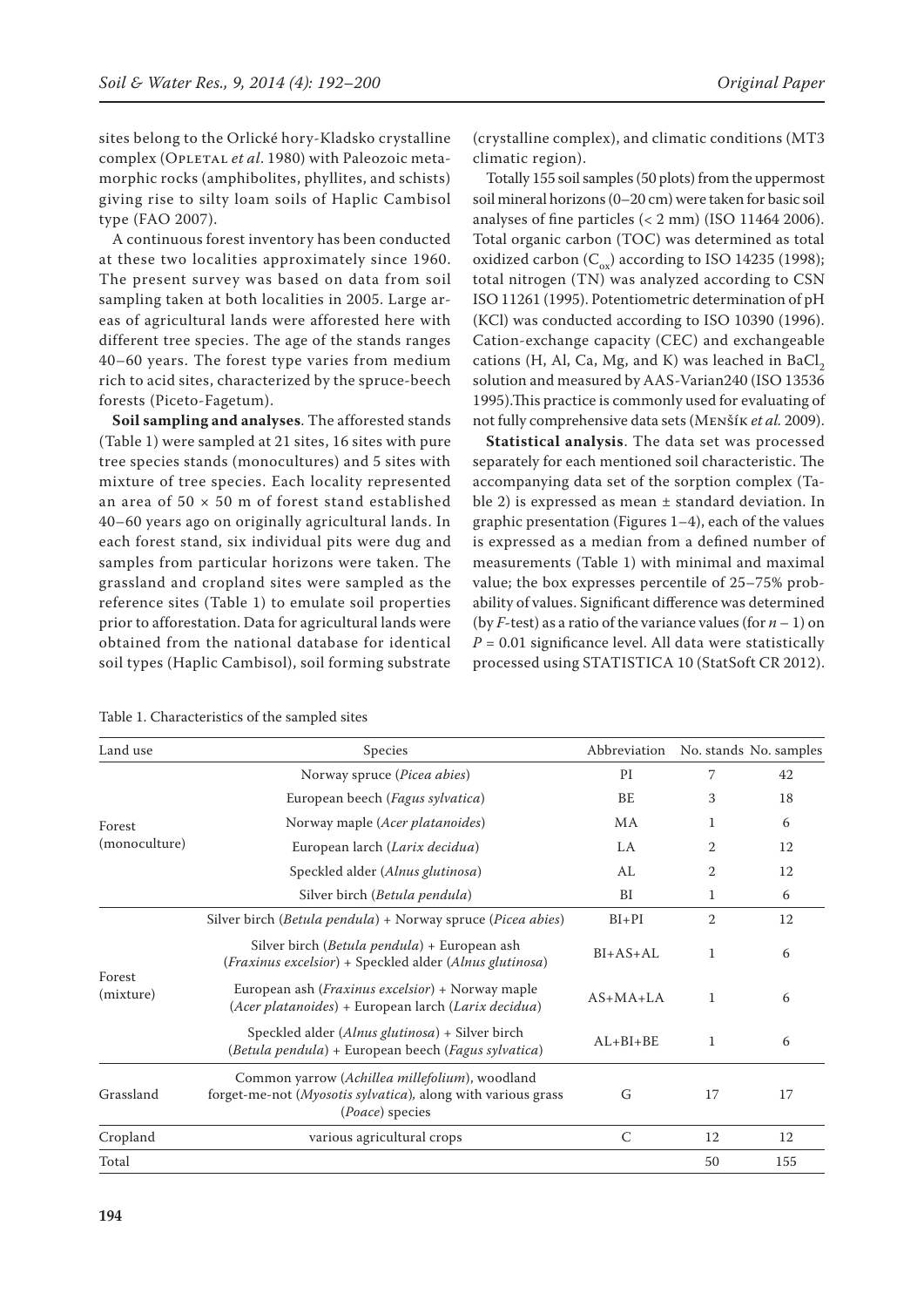|                | Characteristic of sorption complex |                |                |               |               |                 |                |             |
|----------------|------------------------------------|----------------|----------------|---------------|---------------|-----------------|----------------|-------------|
| Species        | $H^+$                              | $Al^{3+}$      | $Ca^{2+}$      | $Mg^{2+}$     | $K^+$         | Sum base        | <b>CEC</b>     | Sum/CEC     |
|                | $(mmol+/100g)$                     |                |                |               |               |                 |                |             |
| PI             | $1.8 \pm 0.7$                      | $10.6 \pm 2.0$ | $1.5 \pm 1.4$  | $0.4 \pm 0.2$ | $0.2 \pm 0.1$ | $2.1 \pm 1.6$   | $14.6 \pm 2.8$ | $14 \pm 9$  |
| BE             | $2.4 \pm 1.3$                      | $10.0 \pm 2.1$ | $1.2 \pm 0.7$  | $0.4 \pm 0.1$ | $0.4 \pm 0.1$ | $2.0 \pm 0.8$   | $14.4 \pm 4.1$ | $14 \pm 3$  |
| LA             | $1.2 \pm 0.4$                      | $9.8 \pm 2.2$  | $0.8 \pm 0.5$  | $0.3 \pm 0.2$ | $0.3 \pm 0.4$ | $1.4 \pm 1.0$   | $12.4 \pm 3.1$ | $11 \pm 6$  |
| MA             | $1.0 \pm 0.7$                      | $8.3 \pm 3.0$  | $3.0 \pm 2.4$  | $0.5 \pm 0.4$ | $0.4 \pm 0.2$ | $4.0 \pm 2.9$   | $13.3 \pm 1.6$ | $31 \pm 22$ |
| AL             | $2.7 \pm 1.0$                      | $11.3 \pm 1.7$ | $4.1 \pm 2.1$  | $0.9 \pm 0.3$ | $0.5 \pm 0.1$ | $5.6 \pm 2.6$   | $19.6 \pm 2.9$ | $28 \pm 11$ |
| BI             | $0.4 \pm 0.1$                      | $3.0 \pm 0.6$  | $6.3 \pm 1.8$  | $1.0 \pm 0.3$ | $0.7 \pm 0.2$ | $8.0 \pm 2.0$   | $11.4 \pm 1.7$ | $69 \pm 9$  |
| $BI + PI$      | $3.3 \pm 0.5$                      | $10.8 \pm 0.8$ | $1.9 \pm 0.8$  | $0.5 \pm 0.1$ | $0.4 \pm 0.1$ | $2.8 \pm 0.8$   | $17.0 \pm 1.2$ | $17 \pm 5$  |
| $BI+AS+AL$     | $1.3 \pm 0.4$                      | $8.8 \pm 1.0$  | $2.0 \pm 0.8$  | $0.4 \pm 0.1$ | $0.4 \pm 0.1$ | $2.9 \pm 1.1$   | $13.0 \pm 1.7$ | $22 \pm 6$  |
| $AS+MA+LA$     | $0.2 \pm 0.1$                      | $0.8 \pm 0.4$  | $11.2 \pm 0.8$ | $2.1 \pm 0.2$ | $0.8 \pm 0.1$ | $14.1 \pm 1.1$  | $15.2 \pm 0.8$ | $93 \pm 2$  |
| $AL + BI + BE$ | $3.4 \pm 0.4$                      | $11.1 \pm 0.4$ | $1.4 \pm 0.3$  | $0.5 \pm 0.0$ | $0.4 \pm 0.1$ | $2.4 \pm 0.4$   | $16.9 \pm 0.4$ | $14 \pm 3$  |
| G              | $19.0 \pm 4.3$                     | $2.8 \pm 0.1$  | $3.0 \pm 1.1$  | $0.5 \pm 0.2$ | $0.1 \pm 0.1$ | $7.3 \pm 4.6$   | $16.8 \pm 4.8$ | $45 \pm 21$ |
| $\mathcal{C}$  | $11.5 \pm 0.5$                     | $2.9 \pm 0.1$  | $7.7 \pm 0.3$  | $1.1 \pm 0.0$ | $0.3 \pm 0.0$ | $12.5 \pm 10.7$ | $16.5 \pm 2.9$ | $60 \pm 23$ |

Table 2. Organo-mineral complex composition of soil samples from individual stands (mean ± standard deviation)

PI – Norway spruce; BE – European beech; LA – European larch; MA – maple; AL – Speckled alder; BI – silver birch; AS –European ash; G – grassland; C – cropland; CEC – cation exchangeable capacity; Sum – sum of basic cations

### **RESULTS AND DISCUSSION**

Acidification and buffering effect after afforestation were influenced and documented by characteristic changes in the soil organo-mineral complex (Table 2). The results of pH (KCl) showed significantly high acidification of all forest tree species on afforested agricultural lands compared to cropland sites (Figure 1). Forest stands showed by 1.5–2.0 units lower pH (KCl) values than agricultural lands. Only mixed stands of ash, maple, and larch (AS+MA+LA) exhibited comparable values. In this case, the nutrient uptake and surface humus formation could have played a crucial role in the acidification since afforestation. In other studies, this factor was of minor importance, the main one being the bedrock (Augusto et al. 2003; Rejšek *et al.* 2010) or acid deposition (IWALD *et al.* 2013), which was almost fully comparable, even identical, with our results. Other variants did not significantly differ from each other. Especially the beech did not exhibit an increased soil reaction, i.e. acidification prevention. From the pH point of view, the forest stands can be aligned in the following order:  $AS+MA+LA > BI > MA > BI+AS+AL > PI/LA >$  $AL > BE/BI + PI/AL + BI + BE$  (Figure 1). The mixed stand of maple, ash, and larch is suitable from the soil effect and stabilization aspects as well as from the aspect of production (larch). Acidification was more pronounced at the sites with coniferous tree species than at those improved by broad-leaves.

In the present study, concordantly with BINKLEY and Valentine (1991) and Hagen-Thorn *et al.* (2004), acidification was observed as a decrease of pH and bases saturation in the uppermost soil mineral horizons. The spruce (PI) acidified mostly



Figure 1. Evaluation of pH (KCl) soil differences on particular stand and site type; PI – Norway spruce; BE – European beech; LA – European larch; MA – maple; AL – Speckled alder; BI – silver birch; AS –European ash; G – grassland; C – cropland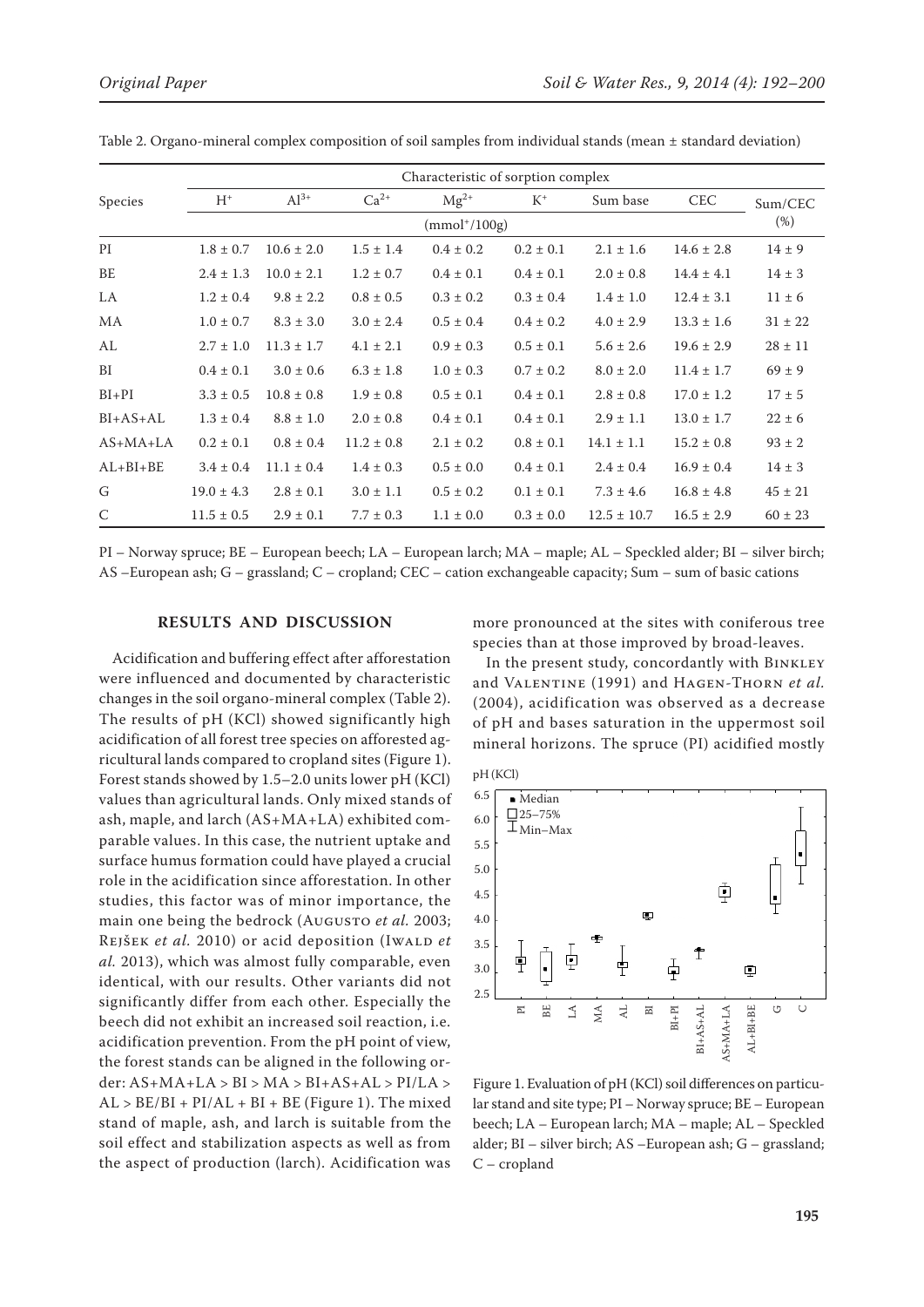

Figure 2. Evaluation of total organic carbon (TOC) differences on particular stand and site type; PI – Norway spruce; BE – European beech; LA – European larch; MA – maple; AL – Speckled alder; BI – silver birch; AS –European ash; G – grassland; C – cropland

the upper 15 cm of the mineral soil and caused decrease of exchangeable bases (Ca, Mg, and K) and of base saturation as well. Along with HATLAPATKOVÁ and PODRÁZSKÝ (2011) we may state that the beech affected the soil surface lesser than the other broadleaved species.

Highly positive effects of birch on the soil reaction have been known from Czech afforested agricultural sites especially at higher altitudes if compared to the effect of various spruce species and other conifers at afforested agricultural sites (PODRÁZSKÝ & Procházka 2009; Podrázský *et al.* 2010). Climax tree species also similarly affected the soil acidity, the preparatory species often showed slower acidification of the studied sites. This effect contributes to rapid mobilization, transformation, and sequestration of the organic matter.

Afforestation of agricultural lands is regularly connected with a high increase in the sequestration of organically bound carbon and nitrogen by the newly developing forest ecosystems, with high C content of 45% and N content of 0.5–1.5%. These elements are fixed in the increasing biomass  $(10-15 \text{ t} \cdot \text{ha/a})$  and surface organic matter (OM). The holorganic layers accumulate carbon in the observed amounts of  $0.5-2.5$  t $\cdot$  ha/a (OM) with broad C content of 17-50% and N content of 0.1-2.0% (PODRÁZSKÝ et al. 2009; Hatlapatková & Podrázský 2011). A considerable increase in C accumulation in the uppermost soil mineral horizon has been observed since forestation, during the last 40–60 years. TOC contents in agricultural lands shifted from 1.6–1.8% to 4.24% (LA)–15.16%

(AL) (Figure 2). The main source of TOC is the humified litter of the tree species, mixed by bioturbation into deeper horizons (Menšík *et al*. 2009).

On the observed plots (Figure 2), the differences in TOC were significantly higher for all forest soils compared to those of agricultural lands with the exception of the pure European larch stand. The differences among forest tree species were not significant. The forested and agricultural stands were ordered by TOC as follows: AL > AL+BI+BE > BI+PI >  $PI > BI > BE > AS+MA+LA > BI+AS+AL > MA > LA$  $>>$  G  $>$  C (Figure 2). Alder can be considered as the carbon content increasing species. It produces litter with very favourable characteristics for biological transformation and humification, increasing nitrogen content (Figure 3) as well as cation-exchange capacity (Table 2). Alder as a preparatory species can play a very important role in the management of afforestation (Podrázský *et al.* 2005). Higher quality and content of soil dissolved organic C species was documented in afforested stands also by Wu and Xu (2005).

The total nitrogen content and its relation to the carbon content (C/N ratio) is, among others, a very important indicator of the soil organic matter transformation and quality (Šrámek *et al.* 2012). Statistically not provable but higher N content was observed in the stands with alder dominance or co-dominance (AL, AL+BI+BE) compared to the set of stands represented by BI, BI+AS+AL, and AS+MA+LA (Figure 3). The Nenriching role of alder is obvious, which corresponds with other published data (PODRÁZSKÝ et al. 2005;





Figure 3. Evaluation of total nitrogen (TN) content differences on particular stand and site type; PI – Norway spruce; BE – European beech; LA – European larch; MA – maple; AL – Speckled alder; BI – silver birch; AS –European ash; G – grassland; C – cropland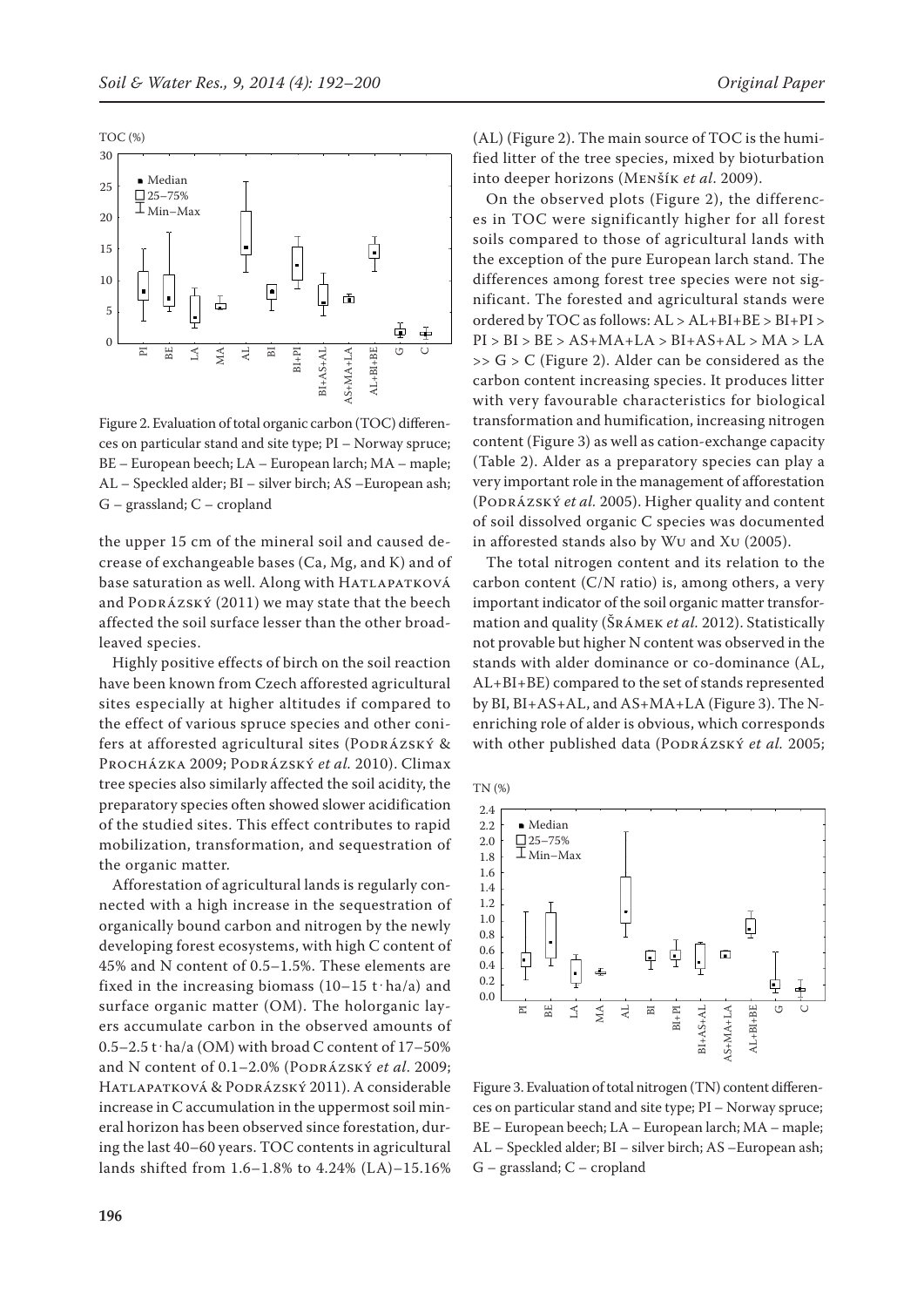

Figure 4. Evaluation of C/N ratio differences on particular stand and site type; PI – Norway spruce; BE – European beech; LA – European larch; MA – maple; AL – Speckled alder; BI – silver birch; AS –European ash; G – grassland; C – cropland

Rejšek *et al.* 2010) as well as general knowledge and consequent forest management (Binkley 1986; Kuneš *et al.* 2012). Especially the basic and general significant difference between conifers and broad-leaves was not proven in the studied case, confirming minor importance of tree species composition if compared to site (climatic and soil genesis) and geological bedrocks (Paul *et al.* 2002; Augusto *et al.* 2003). But the differences between the N pools under the agricultural and afforested land use are significant in this study (Figure 3). Also different types of nitrogen compounds prevailing in forest and agricultural lands may play an important role (PODRÁZSKÝ & REMEŠ 2008).

The evaluation of soil organic matter quality by the C/N ratio demonstrates the positive impact of forest stands on effective C sequestration and soil organic C stock production (Figure 4). In this study, the forest stands produced humus forms with higher C/N quotient, indicating delayed organic matter decomposition and longer C storage in forest soils. The highest values detected in the stands of spruce (PI) dominance/co-dominance agree with the slower decomposition potential of the litter of this species (Binkley 1986; Augusto *et al.* 2003). Despite of this fact, the C/N ratio values of the studied forest stands do not exceed the value of 20, which is limiting for the humification problems onset (Šrámek *et al.* 2012).

## **CONCLUSION**

The results confirmed the key role of afforestation in the change of soil organic matter dynamics after establishing new forests on the former agricultural lands in the uppermost mineral soil part. In the studied area, i.e. in the Orlické hory Mts., the afforestation took place 40–60 years ago, since the 1950s. During that time, relatively high changes in soil organic matter and nitrogen were registered.

The afforestation increased considerably the organic matter content in the studied uppermost soil mineral horizon. Soil development resulted in the increase of total carbon content from 1.6–1.8% up to 15%, with a range of 4.2 to 15.2%. Especially the dominance of preparatory species like birch and even more alder resulted in high total soil carbon increase. The effects of climax species of Norway spruce and beech were comparable.

The highest nitrogen contents were documented in the alder stands.

In general, afforestation caused significant soil acidification. The pH (KCl) value decreased from the values of 4.4–5.3 to ca 3.0 in many cases. The common tendency to acidification of forest soils was also documented in this paper. General tendencies of soil reaction and soil organic matter dynamics comparable to the trend in other regions were confirmed.

*Acknowledgements*. Supported by the Ministry of Agriculture of the Czech Republic – Project No. QH82090 (30%) "Changes of the soil properties due to grassing, afforestation or in the long-term abandoned land regarding to soil, landscape and water conservation in the Czech Republic", Project No. MZE 0002704902 (20%) "The integrated systems of protection, improvement and use of soil, water and landscape in agriculture and rural development", Project No. QJ1320122 (30%) "Optimization of the afforestation management of the agricultural lands in relation to enhancement of the landscape retention", and Project No. QJ1230056 (20%) "The impact of the expected climate changes on soils of the Czech Republic and the evaluation of their productive functions".

#### **References**

- Alrikson A., Olsson M.T. (1995): Soil changes in different age classes of Norway spruce (*Picea abies* (L.) Karst.) on afforested farmland. Plant and Soil, **168/169**: 103–110.
- Augusto L., Dupouey J.L., Ranger J. (2003): Effects of tree species on understory vegetation and environmental conditions in temperate forests. Annals of Forest Science, **60**: 823–831.
- AWETO A.O. (1981): Secondary succession and soil fertility restoration in south-western Nigeria. II. Soil fertility restoration. Journal of Ecology, **69**: 609–614.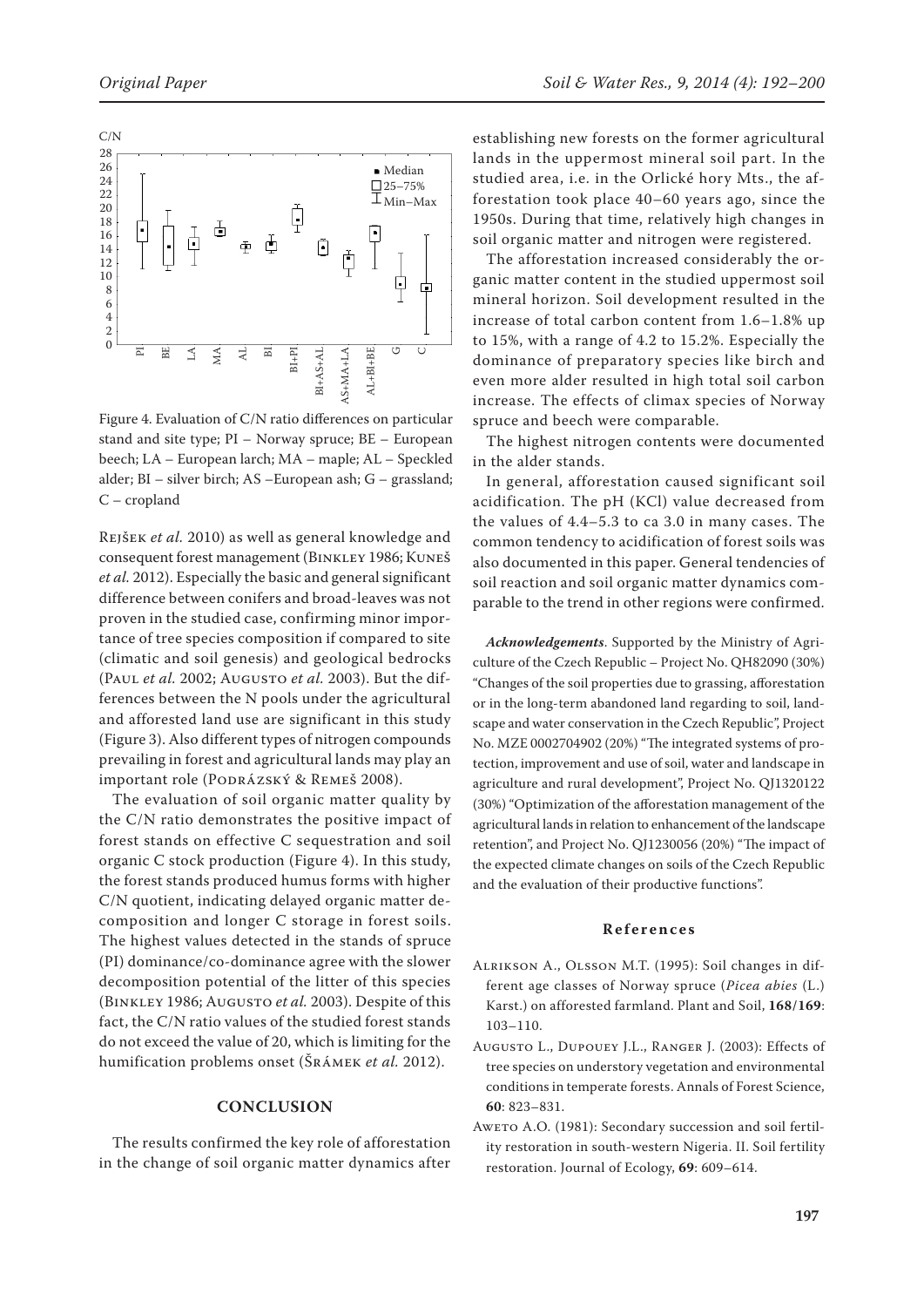- Bartoš J., Petr T., Kacálek D., Černouhous V. (2006): Wood production of first-generation forests on agricultural land. In: Neuhöferová P. (ed.): Proc. Agricultural Land Afforestation, a Challenge to Forestry Sector. Kostelec n. Č. l., ČZU, Prague, 81–88. (in Czech)
- BARTOŠ J., ŠACH F., KACÁLEK D., ČERNOHOUS V. (2007): Tree species composition of first-generation forest on afforested agricultural land from economical viewpoint. Zprávy lesnického výzkumu, **52**: 11–17 (in Czech).
- Bashkin M.A., Binkley D. (1998): Changes in soil carbon following afforestation in Hawaii. Ecology, **79**: 828–833.
- BATJES N. (1996): Total carbon and nitrogen in the soils of the world. European Journal of Soil Science, **47**: 151–163.
- Binkley D. (1986): Forest Nutrition Management. John Wiley & Sons, Inc., New York.
- BINKLEY D., VALENTINE D. (1991): Fifty-year biogeochemical effects of green ash, white pine, and Norway spruce in a replicated experiment. Forest Ecology and Management, **40**: 13–25.
- Brown S., Lugo A.E. (1990): Effects of forest clearing and succession on the carbon and nitrogen content of soils in Puerto Rico and US Virgin Islands. Plant and Soil, **124**: 53–64.
- Černý Z., Lokvenc T., Neruda J. (1995): Afforestation of Non-forest Soils. 1st Ed., Institute of Education of the Ministry of Agriculture, Prague. (in Czech)
- Chen C., Xu Z., Mathers N. (2004): Soil carbon pools in adjacent natural and plantation forests of subtropical Australia. Soil Science Society of America Journal, **68**: 282–291.
- Davis M. (2001): Soil properties under pine forest and pasture at two hill country sites in Canterbury. New Zealand Journal of Forestry Science, **31**: 3–17.
- Davis M.R., Allen R.B., Clinton P.W. (2003): Carbon storage along a stand development sequence in a New Zealand Nothofagus forest. Forest Ecology and Management, **177**: 313–321.
- De Gryze S., Six J., Paustian K., Morris S.J., Paul E.A., Merckx R. (2004): Soil organic carbon pool changes following land-use conversions. Global Change Biology, **10**: 1120–1132.
- Del Galdo I., Six J., Peressotti A., Cotrufo M.F. (2003): Assessing the impact of land use change on soil C sequestration in agricultural soils by means of organic matter fractionation and stable C isotopes. Global Change Biology, **9**: 1204–1213.
- Dušek D., Slodičák M. (2009): Structure and static stability of stands under different regimes of thinning on former agricultural land. Zprávy lesnického výzkumu, **54**: 12–17. (in Czech)
- FAO (2007): World Reference Base for Soil Resources 2006. 1st update 2007. World Soil Resources Reports No. 103. FAO, Rome.
- Grieve I.C. (2001): Human impacts on soil properties and their implications for the sensitivity of soil systems in Scotland. Catena, **42**: 361–374.
- Guo L.B., Gifford R.M. (2002): Soil carbon stocks and land use change: a meta analysis. Global Change Biology, **8**: 345–360.
- Hagen-Thorn A., Callesen I., Armolaitis K., Nihlgård B. (2004): The impact of six European tree species on the chemistry of mineral topsoil in forest plantations on former agricultural land. Forest Ecology and Management, **195**: 373–384.
- HATLAPATKOVÁ L., PODRÁZSKÝ V. (2011): Restoration of surface humus layers on afforested agricultural soils. Zprávy lesnického výzkumu, **56**: 228–234 (in Czech)
- HOOKER T.D., COMPTON J.E. (2003): Forest ecosystem carbon and nitrogen accumulation during the first century after agricultural abandonment. Ecological Applications, **13**: 299–313.
- Hu Y.L., Zeng D.H., Fan Z.P., Chen G.S., Zhao Q., Pepper D. (2008): Changes in ecosystem carbon stocks following grassland afforestation of semiarid sandy soil in the southeastern Keerqin Sandy Lands, China. Journal of Arid Environments, **72**: 2193–2200.
- ISO 11261 (1995): Soil Quality Determination of Total Nitrogen – Modified Kjeldahl method. ISO, Geneva.
- ISO 13536 (1995): Soil Quality Determination of the Potential Cation Exchange Capacity and Exchangeable Cations Using Barium Chloride Solution Buffered at pH = 8.1. ISO, Geneva.
- ISO 10390 (1996): Soil Quality. Determination of pH. Czech Standard Institute, Prague.
- ISO 14235 (1998): Soil Quality Determination of Organic Carbon by Sulfochromic Oxidation. ISO, Geneva.
- ISO 11464 (2006): Soil Quality Pretreatment of Samples for Physico-chemical Analysis. BSI, London
- Iwald J., Löfgren S., Stendahl J., Karltun E. (2013): Acidifying effect of removal of tree stumps and logging residues as compared to atmospheric deposition. Forest Ecology and Management **290**: 49–58.
- Jackson R.B., Banner J.L., Jobbagy E.G., Pockman W.T., WALL D.H. (2002): Ecosystem carbon loss with woody plant invasion of grasslands. Nature, **418**: 623–626.
- Jandl R., Lindner M., Vesterdal L., Bauwens B., Ba-ritz R., Hagedorn F., Johnson D.W., Minkinnen K., Byrne K.E. (2007): How strongly can forest management influence soil carbon sequestration? A review. Geoderma, **137**: 253–268.
- Kacálek D., Novák J., Špulák O., Černohous V., Bartoš J. (2007): Conversion of afforested agricultural-land soils towards forest soil conditions restoration – review. Zprávy lesnického výzkumu, **52**: 334–340 (in Czech).
- Kacálek D., Bartoš J. (2002): The issue of unproductive agricultural land afforestation in the Czech Republic.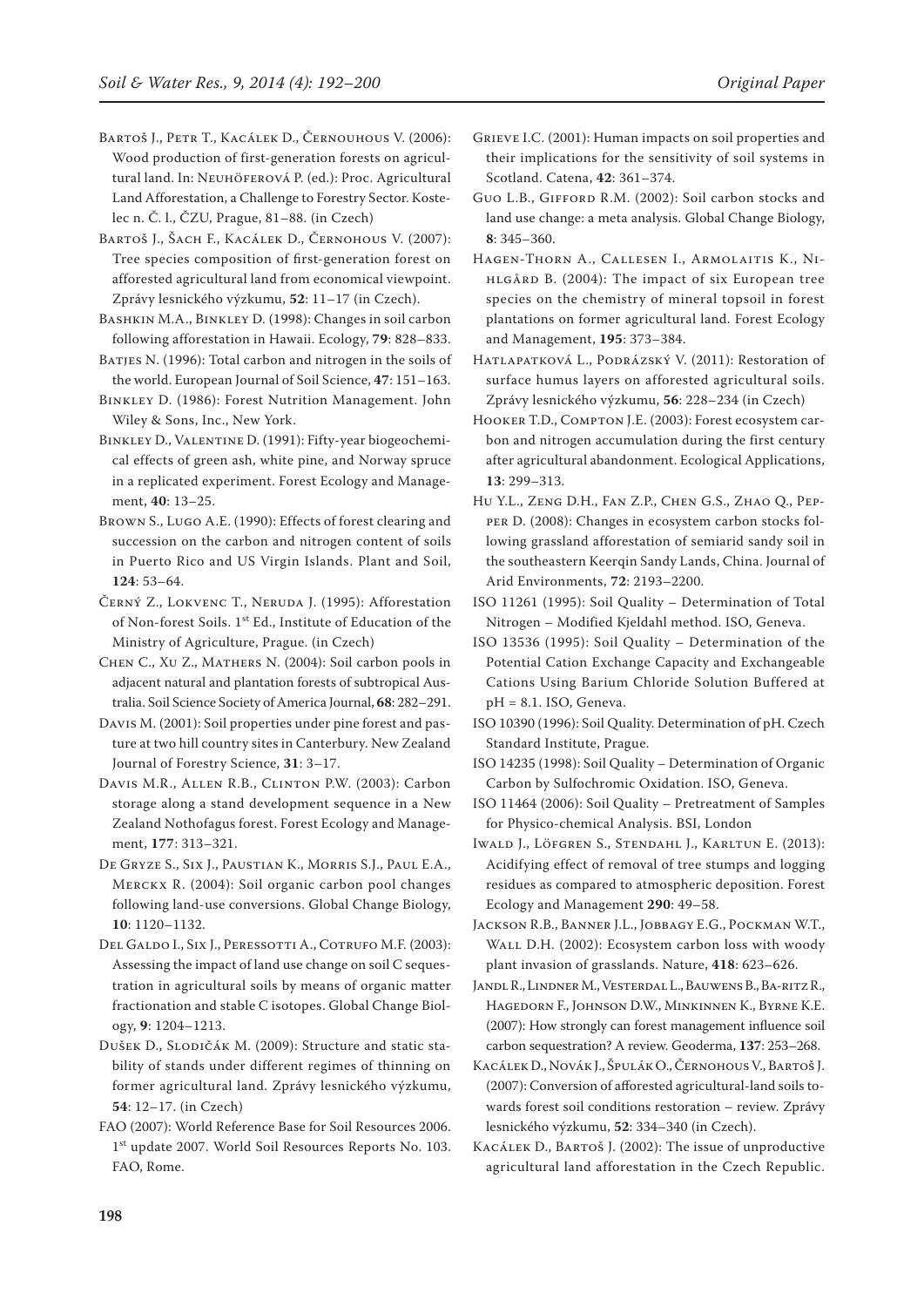In: Karas J., Podrázský V. (eds): Annual Int. Seminar Current Trends in Forest Management. September 16–17, 2002, Kostelec nad Černými lesy, 39–45. (in Czech)

- Klíma J. (2003): The development project of afforestation of agricultural and forest soils. Lesnická práce, **82**: 308–309. (in Czech)
- Kuneš I., Baláš M., Koňasová T., Zahradník D., Balcar V., Špulák O., Kacálek D., Jakl M., Jaklová J., Dytrtová I. (2012): Cultivation of speckled alder under harsh mountain conditions. Journal of Forest Science, **58**: 234–244.
- Laganiere J., Angers D.A., Parc D. (2010): Carbon accumulation in agricultural soils after afforestation: a meta-analysis. Global Change Biology, **16**: 439–453.
- Lal R. (2005): Forest soils and carbon sequestration. Forest Ecology and Management, **220**: 242–258.
- Macků J. (2006): Strategy and criterions for selection of reforestation agricultural plots. In: Neuhöferová (ed.): Proc. Agricultural Land Afforestation, a Challenge to Forestry Sector. January 17, 2006, Kostelec nad Černými lesy. (in Czech)
- Mao R., Zeng D. H., Hu Y.L., Li L.J., Yyng D. (2010): Soil organic carbon and nitrogen stocks in an age-sequence of poplar stands planted on marginal agricultural land in Northeast China. Plant and Soil, **332**: 277–287.
- Menšík L., Kulhavý J., Kantor P., Remeš M. (2009): Humus conditions of stands with different proportion of Douglas fir in the Hůrky Training Forest District and Křtiny Training Forest Enterprise. Journal of Forest Science, **55**: 345–356.
- MORAVEC D., VOTÝPKA J. (1998): Climatic Regionalization of the Czech Republic. Vol. 1, Carolinum, Charles University in Prague, Prague. (in Czech)
- Opletal M., Domečka K., Čech S., Čuta M., Fajst M., Holub V., Kačura G., Líbalová J., Pošmourný K., Sekyra J., Střída M., Šalanský K., Šulcek Z., Tásler R., Valečka J. (1980): Geology of Orlické hory Mts. Academia, Prague. (in Czech)
- Paul K.I., Polglase P.J., Nyakuengama J.G., Khanna P.K. (2002): Change in soil carbon following afforestation. Forest Ecology and Management, **168**: 241–257.
- Peri P.L., Gargaglione V., Martinez P.G., Lencinas M.V. (2010): Carbon accumulation along a stand development sequence of Nothofagus antarctica forests across a gradient in site quality in Southern Patagonia. Forest Ecology and Management, **260**: 229–237.
- Perrott K.W., Ghani A., O'Connor M.B., Waller J.E. (1999): Tree stocking effects on soil chemical and microbial properties at the Tikitere Agroforestry Research Area. New Zealand Journal of Forestry Science, **29**: 116–130.
- Podrázský V., Remeš J. (2008): Rapidity of forest soil character restoration of afforested localities of the Or-

lické hory Mts. Zprávy lesnického výzkumu, **53**: 89–93. (in Czech)

- Podrázský V., Procházka J. (2009): Effects of the reforestation of agricultural lands on the humus form development in the middle altitudes. Scientia Agriculturae Bohemica, **40**: 41–46.
- Podrázský V., Ulbrichová I. Kuneš I., Folk J. (2005): Green alder effects on the forest soils in higher elevations. Journal of Forest Science, **51** (Special Issue): 38–42.
- Podrázský V., Remeš J., Hart V., Moser W.K. (2009): Production and humus form development in forest stands established on agricultural lands – Kostelec nad Černými lesy region. Journal of Forest Science, **55**: 299–305.
- Podrázský V., Kapička A., Kouba M. (2010): Restoration of forest soils after bulldozer site preparation in the Ore Mountains over 20 years development. Ekológia (Bratislava), **29**: 281–289.
- QUITT E. (1971): Climatic regions of Czechoslovakia. Academia, Studia Geographica 16, GÚ ČSAV, Brno. (in Czech)
- Rejšek K., Haveraaen O., Sandnes A., Somerlíková K. (2010): Soil characteristics under selected broadleaved tree species in East Norway. Journal of Forest Science, **56**: 95–306.
- Richter D.D., Markewitz D., Trumbore S.E., Wells C.G. (1999): Rapid accumulation and turnover of soil carbon in a reestablishing forest. Nature, **400**: 56–58.
- RITTER E. (2007): Carbon, nitrogen and phosphorus in volcanic soils following afforestation with native birch (*Betula pubescens*) and introduced larch (*Larix sibirica*) in Iceland. Plant and Soil, **295**: 239–251.
- ROSS D.J., TATE K.R., SCOTT N.A., FELTHAM C.W. (1999): Land-use change: effects on soil carbon, nitrogen and phosphorus pools and fluxes in three adjacent ecosystems. Soil Biology and Biochemistry, **31**: 803–813.
- Ross D.J., Tate K.R., Scott N.A., Wilde R.H., Rodda N.J., Townsed J.A. (2002): Afforestation of pastures with *Pinus radiata* influences soil carbon and nitrogen pools and mineralization and microbial properties. Australian Journal of Soil Research, **40**: 1303–1318.
- Silver W.L., Ostertag R., Lugo A.E. (2000): The potential for carbon sequestration through reforestation of abandoned tropical agricultural and pasture lands. Restoration Ecology, **8**: 394–407.
- Six J., Conant R.T., Paul E.A., Paustian K. (2002): Stabilization mechanisms of soil organic matter: implications for C-saturation of soils. Plant and Soil, **241**: 155–176.
- Skaloš J., Engstová B., Trpáková I., Šantrůčková M., Podrázský V. (2012): Long-term changes in forest cover 1780–2007 in central Bohemia, Czech Republic. European Journal of Forest Research, **131**: 871–884.
- StatSoft CR (2012): STATISTICA Data Analysis Software System. Version 10.0. Available at www.statsoft.com